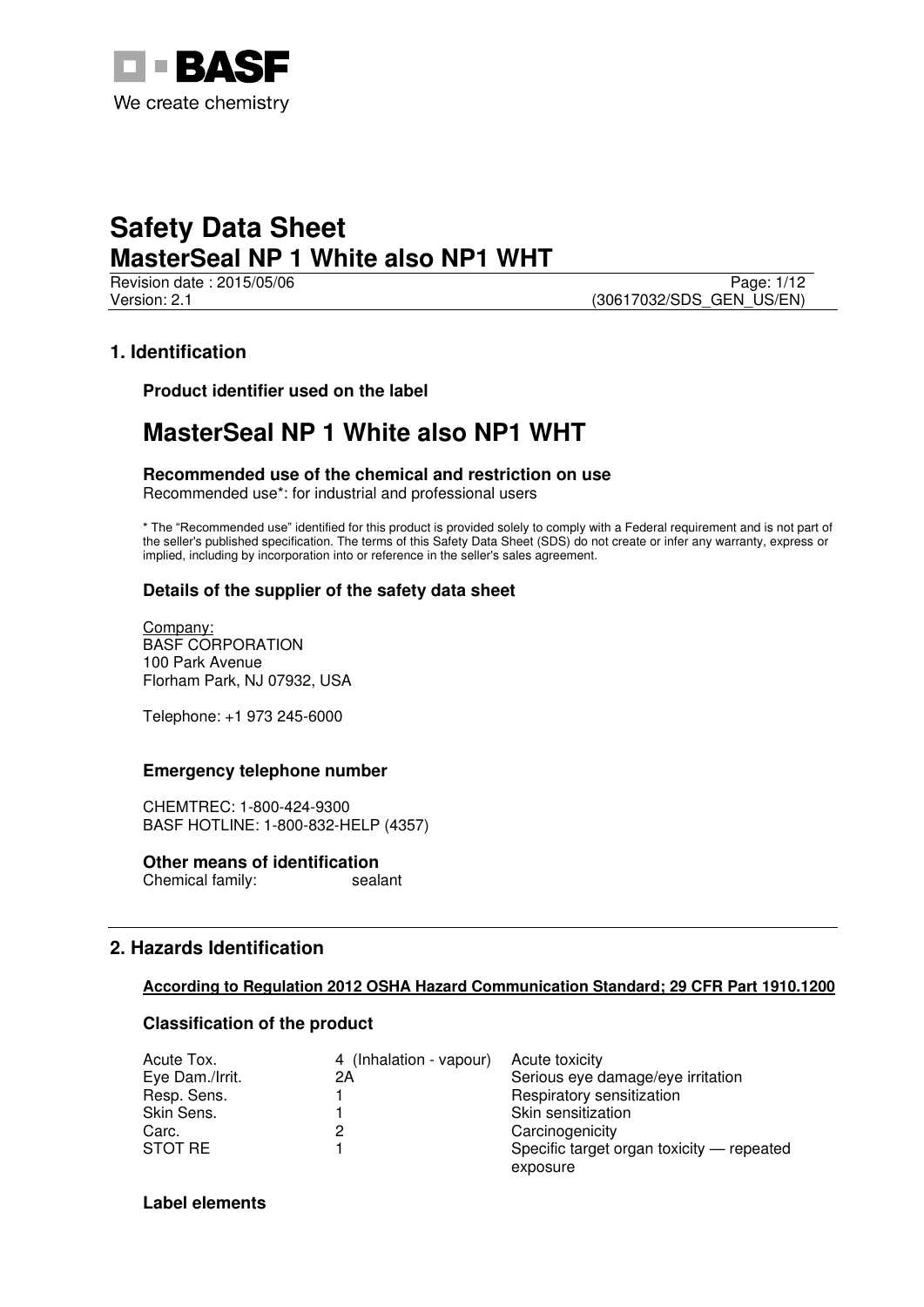Revision date : 2015/05/06 Page: 2/12

Version: 2.1 (30617032/SDS\_GEN\_US/EN)



### **Hazards not otherwise classified**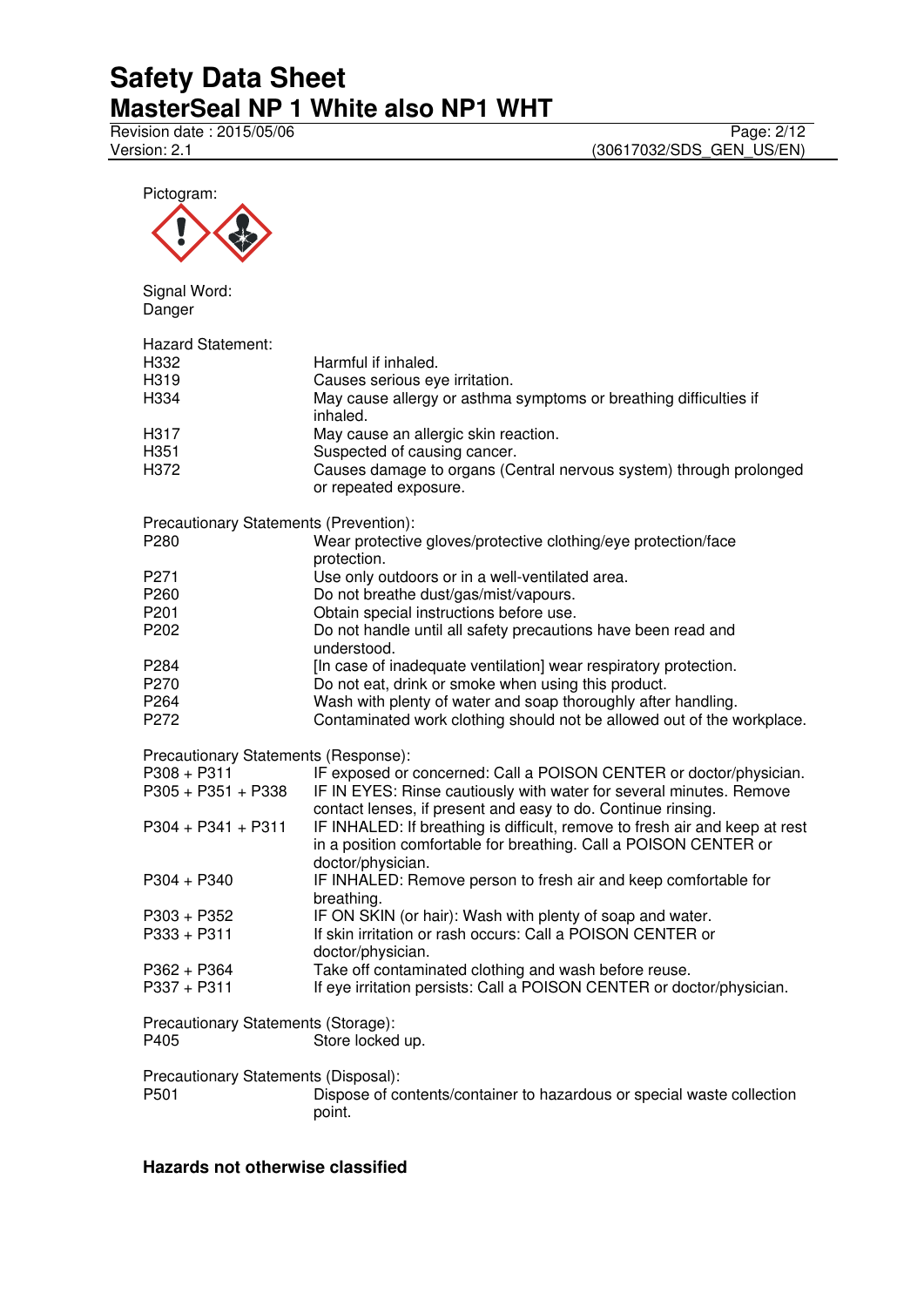Revision date : 2015/05/06 Page: 3/12<br>Version: 2.1 (30617032/SDS\_GEN\_US/EN)

(30617032/SDS\_GEN\_US/EN)

If applicable information is provided in this section on other hazards which do not result in classification but which may contribute to the overall hazards of the substance or mixture.

## Labeling of special preparations (GHS):

CONTAINS ISOCYANATES. INHALATION OF ISOCYANATE MISTS OR VAPORS MAY CAUSE RESPIRATORY IRRITATION, BREATHLESSNESS, CHEST DISCOMFORT AND REDUCED PULMONARY FUNCTION. OVEREXPOSURE WELL ABOVE THE PEL MAY RESULT IN BRONCHITIS, BRONCHIAL SPASMS AND PULMONARY EDEMA. LONG-TERM EXPOSURE TO ISOCYANATES HAS BEEN REPORTED TO CAUSE LUNG DAMAGE, INCLUDING REDUCED LUNG FUNCTION WHICH MAY BE PERMANENT. ACUTE OR CHRONIC OVEREXPOSURE TO ISOCYANATES MAY CAUSE SENSITIZATION IN SOME INDIVIDUALS, RESULTING IN ALLERGIC RESPIRATORY REACTIONS INCLUDING WHEEZING, SHORTNESS OF BREATH AND DIFFICULTY BREATHING. ANIMAL TESTS INDICATE THAT SKIN CONTACT MAY PLAY A ROLE IN CAUSING RESPIRATORY SENSITIZATION.

## **3. Composition / Information on Ingredients**

**According to Regulation 2012 OSHA Hazard Communication Standard; 29 CFR Part 1910.1200** 

| <b>CAS Number</b> | Content (W/W)      | <b>Chemical name</b>                        |
|-------------------|--------------------|---------------------------------------------|
| 1317-65-3         | $>= 15.0 - 20.0$ % | Limestone                                   |
| 13463-67-7        | $>= 3.0 - 5.0 %$   | Titanium dioxide                            |
| 14807-96-6        | $>= 3.0 - 5.0$ %   | talc                                        |
| 1305-78-8         | $>= 1.0 - < 3.0$ % | calcium oxide                               |
| 8052-41-3         | $>= 1.0 - < 3.0$ % | Stoddard solvent                            |
| $91 - 08 - 7$     | $>= 0.4 - <0.5$ %  | toluene-2,6-diisocyanate                    |
| 2530-83-8         | $>= 0.3 - 1.0 %$   | trimethoxy(3-(oxiranylmethoxy)propyl)silane |
| 584-84-9          |                    | $>= 0.03 - 0.04$ % toluene-2,4-diisocyanate |

## **4. First-Aid Measures**

## **Description of first aid measures**

### **General advice:**

Remove contaminated clothing.

### **If inhaled:**

Remove the affected individual into fresh air and keep the person calm. Assist in breathing if necessary. Immediate medical attention required.

### **If on skin:**

Wash affected areas thoroughly with soap and water. If irritation develops, seek medical attention.

### **If in eyes:**

In case of contact with the eyes, rinse immediately for at least 15 minutes with plenty of water. Immediate medical attention required.

### **If swallowed:**

Rinse mouth and then drink plenty of water. Do not induce vomiting. Never induce vomiting or give anything by mouth if the victim is unconscious or having convulsions. Immediate medical attention required.

## **Most important symptoms and effects, both acute and delayed**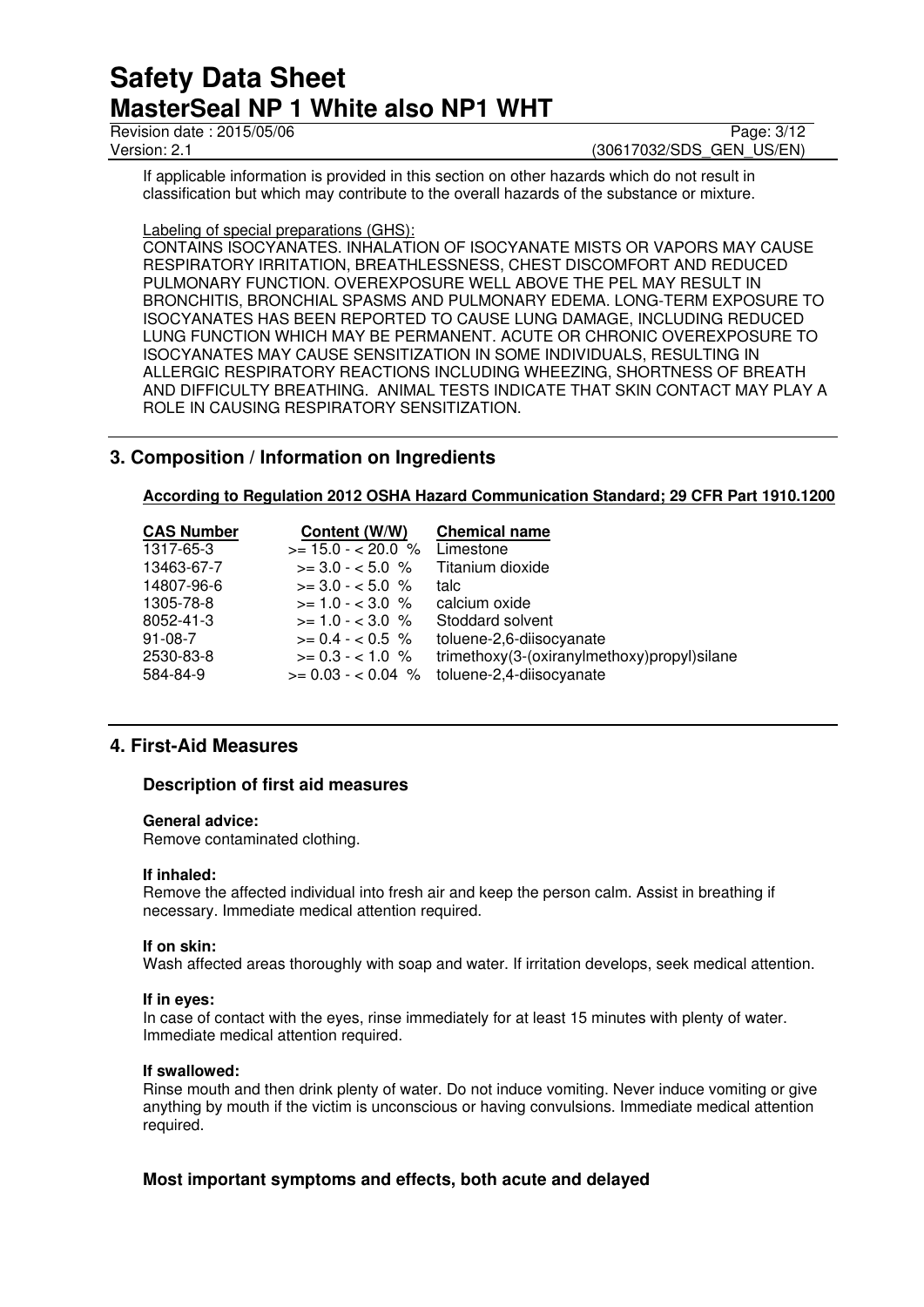Revision date : 2015/05/06 Page: 4/12<br>
Version: 2.1 (30617032/SDS GEN US/EN)

(30617032/SDS\_GEN\_US/EN)

Symptoms: The most important known symptoms and effects are described in the labelling (see section 2) and/or in section 11. Hazards: No applicable information available. Symptoms can appear later.

## **Indication of any immediate medical attention and special treatment needed**

Note to physician

| Antidote:  | Specific antidotes or neutralizers to isocyanates do not exist.  |
|------------|------------------------------------------------------------------|
| Treatment: | Treatment should be supportive and based on the judgement of the |
|            | physician in response to the reaction of the patient.            |

## **5. Fire-Fighting Measures**

## **Extinguishing media**

Suitable extinguishing media: foam, water spray, dry powder, carbon dioxide

Unsuitable extinguishing media for safety reasons: water jet

## **Special hazards arising from the substance or mixture**

Hazards during fire-fighting: nitrous gases, fumes/smoke, isocyanate, vapour

## **Advice for fire-fighters**

Protective equipment for fire-fighting: Firefighters should be equipped with self-contained breathing apparatus and turn-out gear.

### **Further information:**

Keep containers cool by spraying with water if exposed to fire. Dispose of fire debris and contaminated extinguishing water in accordance with official regulations.

## **6. Accidental release measures**

## **Personal precautions, protective equipment and emergency procedures**

Clear area. Ensure adequate ventilation. Wear suitable personal protective clothing and equipment.

### **Environmental precautions**

Contain contaminated water/firefighting water. Do not discharge into drains/surface waters/groundwater.

### **Methods and material for containment and cleaning up**

For small amounts: Absorb isocyanate with suitable absorbent material (see § 40 CFR, sections 260, 264 and 265 for further information). Shovel into open container. Do not make container pressure tight. Move container to a well-ventilated area (outside). Spill area can be decontaminated with the following recommended decontamination solution: Mixture of 90 % water, 8 % concentrated ammonia, 2 % detergent. Add at a 10 to 1 ratio. Allow to stand for at least 48 hours to allow escape of evolved carbon dioxide.

For large amounts: If temporary control of isocyanate vapor is required, a blanket of protein foam or other suitable foam (available from most fire departments) may be placed over the spill. Transfer as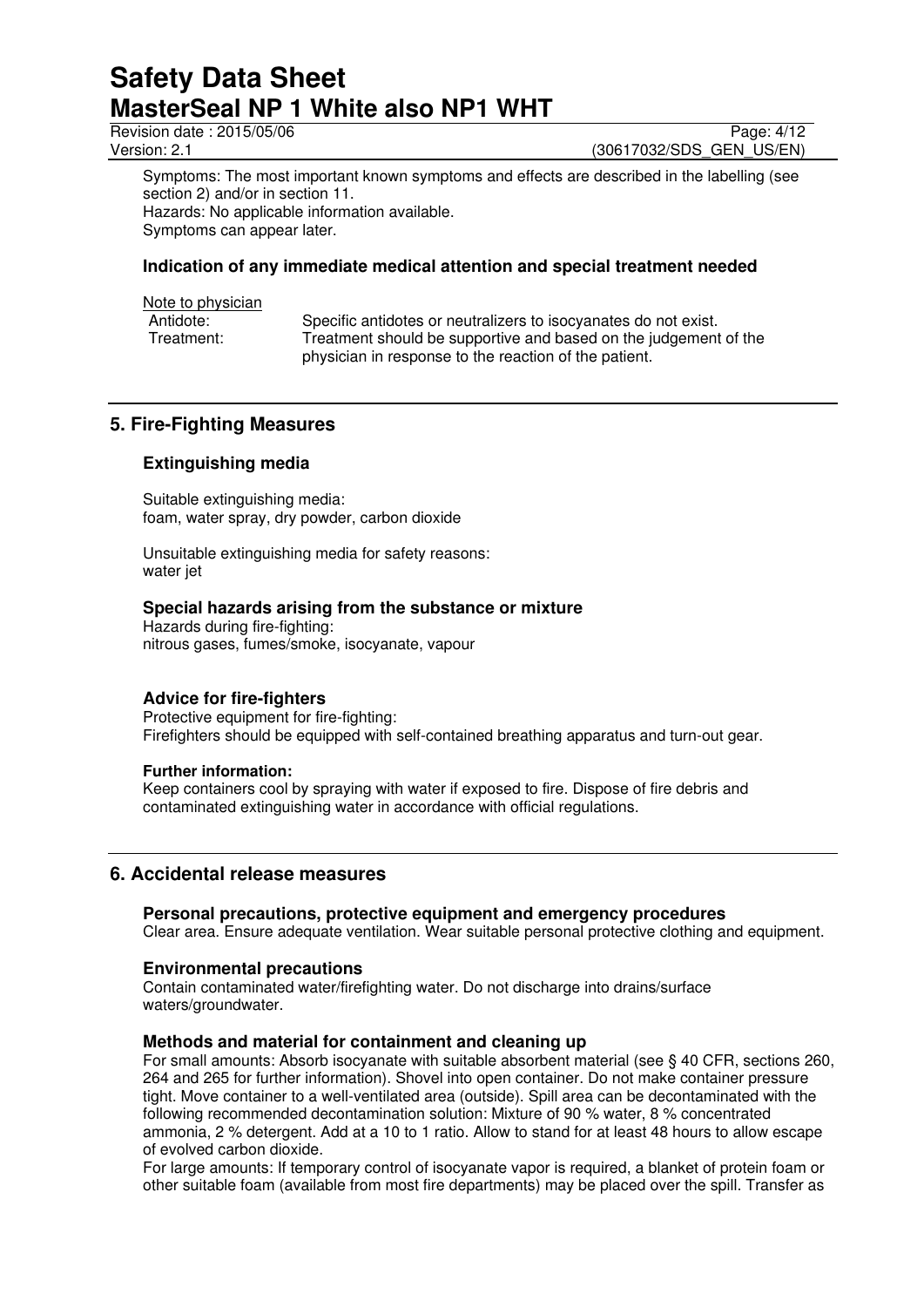Revision date : 2015/05/06 Page: 5/12

Version: 2.1 (30617032/SDS\_GEN\_US/EN)

much liquid as possible via pump or vacuum device into closed but not sealed containers for disposal.

For residues: The following measures should be taken for final cleanup: Wash down spill area with decontamination solution. Allow solution to stand for at least 10 minutes. Dike spillage.

## **7. Handling and Storage**

## **Precautions for safe handling**

Provide suitable exhaust ventilation at the processing machines. Ensure thorough ventilation of stores and work areas. Avoid aerosol formation. When handling heated product, vapours of the product should be ventilated, and respiratory protection used. Wear respiratory protection when spraying. Danger of bursting when sealed gastight. Protect against moisture. If bulging of drum occurs, transfer to well ventilated area, puncture to relieve pressure, open vent and let stand for 48 hours before resealing.

Protection against fire and explosion:

Keep away from sources of ignition - No smoking. The relevant fire protection measures should be noted.

## **Conditions for safe storage, including any incompatibilities**

No applicable information available.

Further information on storage conditions: Keep only in the original container in a cool, wellventilated place. Protect from direct sunlight. Store protected against freezing.

Storage stability: Storage temperature: 5 - 32 °C Protect from temperatures below: -17 °C Protect from temperatures above: 48 °C

## **8. Exposure Controls/Personal Protection**

## **Components with occupational exposure limits**

| toluene-2,6-diisocyanate | <b>ACGIH TLV</b>             | TWA value 0.005 ppm; STEL value 0.02 ppm                                                                                             |
|--------------------------|------------------------------|--------------------------------------------------------------------------------------------------------------------------------------|
| calcium oxide            | OSHA PEL<br><b>ACGIH TLV</b> | PEL 5 mg/m3; TWA value 5 mg/m3;<br>TWA value $2 \text{ mg/m3}$ :                                                                     |
| Limestone                | OSHA PEL                     | PEL 5 mg/m3 Respirable fraction; PEL 15<br>mg/m3 Total dust; TWA value 15 mg/m3 Total<br>dust; TWA value 5 mg/m3 Respirable fraction |
| Titanium dioxide         | OSHA PEL                     | PEL 15 mg/m3 Total dust; TWA value 10<br>mg/m3 Total dust;                                                                           |
|                          | <b>ACGIH TLV</b>             | TWA value $10 \text{ mg/m}3$ ;                                                                                                       |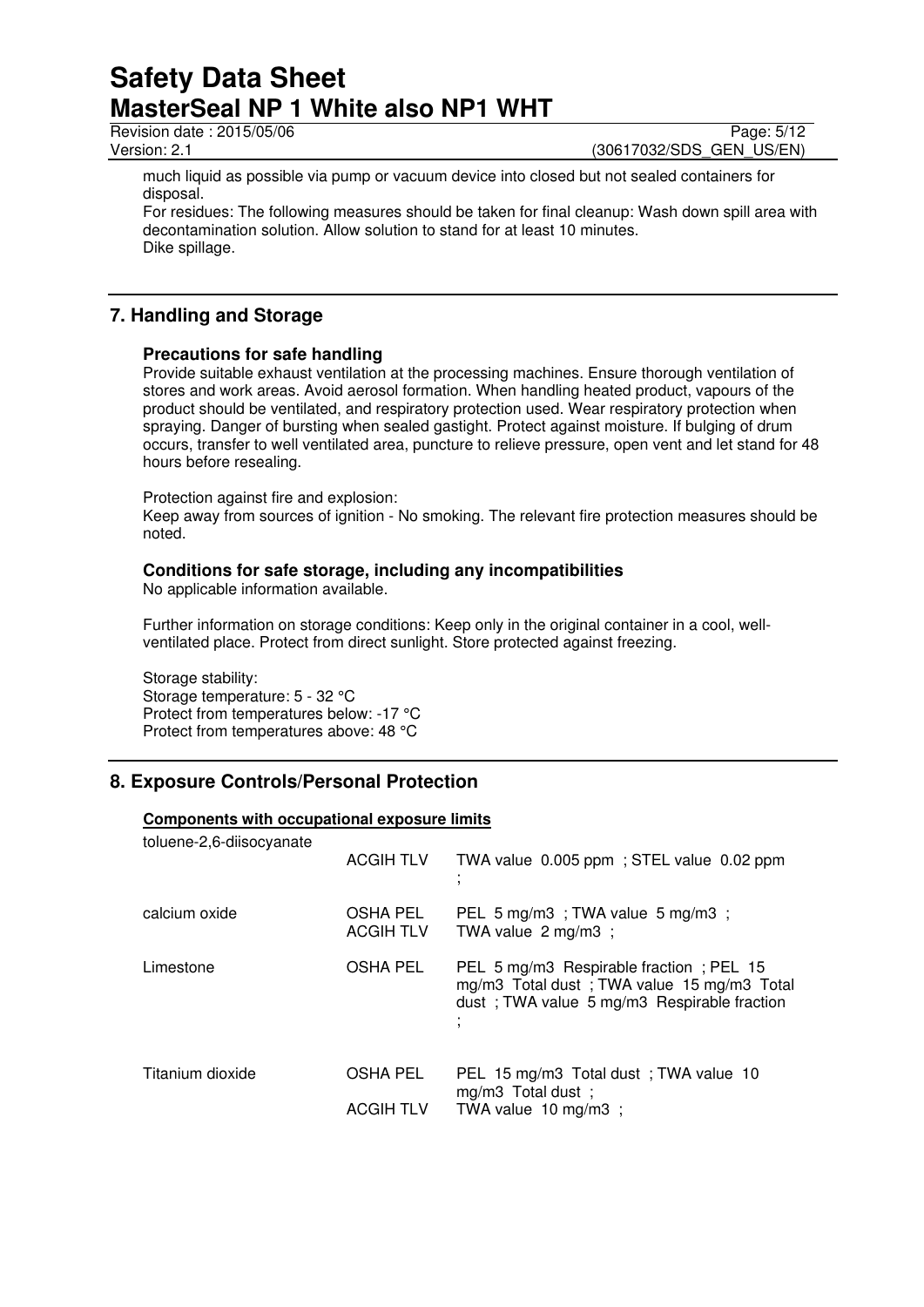| Revision date: 2015/05/06<br>Version: 2.1 |                                     | Page: 6/12<br>(30617032/SDS_GEN_US/EN)                                                                                                                                                                                                                                                                                                                                                                                                                                                                                                                                                                                                                                                                                                                                                                                                                                                                                                                                                                                                                                                                                                                                                                                                                                                                                                                                                                                                                                                                                                                                                                                                                                  |
|-------------------------------------------|-------------------------------------|-------------------------------------------------------------------------------------------------------------------------------------------------------------------------------------------------------------------------------------------------------------------------------------------------------------------------------------------------------------------------------------------------------------------------------------------------------------------------------------------------------------------------------------------------------------------------------------------------------------------------------------------------------------------------------------------------------------------------------------------------------------------------------------------------------------------------------------------------------------------------------------------------------------------------------------------------------------------------------------------------------------------------------------------------------------------------------------------------------------------------------------------------------------------------------------------------------------------------------------------------------------------------------------------------------------------------------------------------------------------------------------------------------------------------------------------------------------------------------------------------------------------------------------------------------------------------------------------------------------------------------------------------------------------------|
| talc                                      | <b>OSHA PEL</b><br><b>ACGIH TLV</b> | TWA value 20 millions of particles per cubic foot<br>of air; TWA value 2.4 millions of particles per<br>cubic foot of air Respirable;<br>The exposure limit is calculated from the<br>equation, 250/(%SiO2+5), using a value of 100%<br>SiO2. Lower percentages of SiO2 will yield higher<br>exposure limits.<br>TWA value 0.1 mg/m3 Respirable;<br>The exposure limit is calculated from the<br>equation, $10/(%SiO2+2)$ , using a value of 100%<br>SiO2. Lower percentages of SiO2 will yield higher<br>exposure limits.<br>TWA value 0.3 mg/m3 Total dust ;<br>The exposure limit is calculated from the<br>equation, $30/(%SiO2+2)$ , using a value of 100%<br>SiO2. Lower percentages of SiO2 will yield higher<br>exposure limits.<br>TWA value 2 mg/m3 Respirable dust; TWA<br>value 0.3 mg/m3 Total dust ;<br>The exposure limit is calculated from the<br>equation, 30/(%SiO2+2), using a value of 100%<br>SiO2. Lower percentages of SiO2 will yield higher<br>exposure limits.<br>TWA value 0.1 mg/m3 Respirable ;<br>The exposure limit is calculated from the<br>equation, $10/(%SiO2+2)$ , using a value of $100%$<br>SiO2. Lower percentages of SiO2 will yield higher<br>exposure limits.<br>TWA value 2.4 millions of particles per cubic foot<br>of air Respirable;<br>The exposure limit is calculated from the<br>equation, 250/(%SiO2+5), using a value of 100%<br>SiO2. Lower percentages of SiO2 will yield higher<br>exposure limits.<br>TWA value 20 millions of particles per cubic foot<br>of $air$ ;<br>TWA value 2 mg/m3 Respirable fraction;<br>The value is for particulate matter containing no<br>asbestos and <1% crystalline silica. |
| Stoddard solvent                          | <b>OSHA PEL</b><br><b>ACGIH TLV</b> | PEL 500 ppm 2,900 mg/m3;<br>TWA value 100 ppm;                                                                                                                                                                                                                                                                                                                                                                                                                                                                                                                                                                                                                                                                                                                                                                                                                                                                                                                                                                                                                                                                                                                                                                                                                                                                                                                                                                                                                                                                                                                                                                                                                          |

### **Advice on system design:**

Provide adequate exhaust ventilation to control work place concentrations.

## **Personal protective equipment**

#### **Respiratory protection:**

When workers are facing concentrations above the occupational exposure limits they must use appropriate certified respirators. When atmospheric levels may exceed the occupational exposure limit (PEL or TLV) NIOSH-certified air-purifying respirators equipped with an organic vapor sorbent and particulate filter can be used as long as appropriate precautions and change out schedules are in place. For emergency or non-routine, high exposure situations, including confined space entry, use a NIOSH-certified full facepiece pressure demand self-contained breathing apparatus (SCBA) or a full facepiece pressure demand supplied-air respirator (SAR) with escape provisions.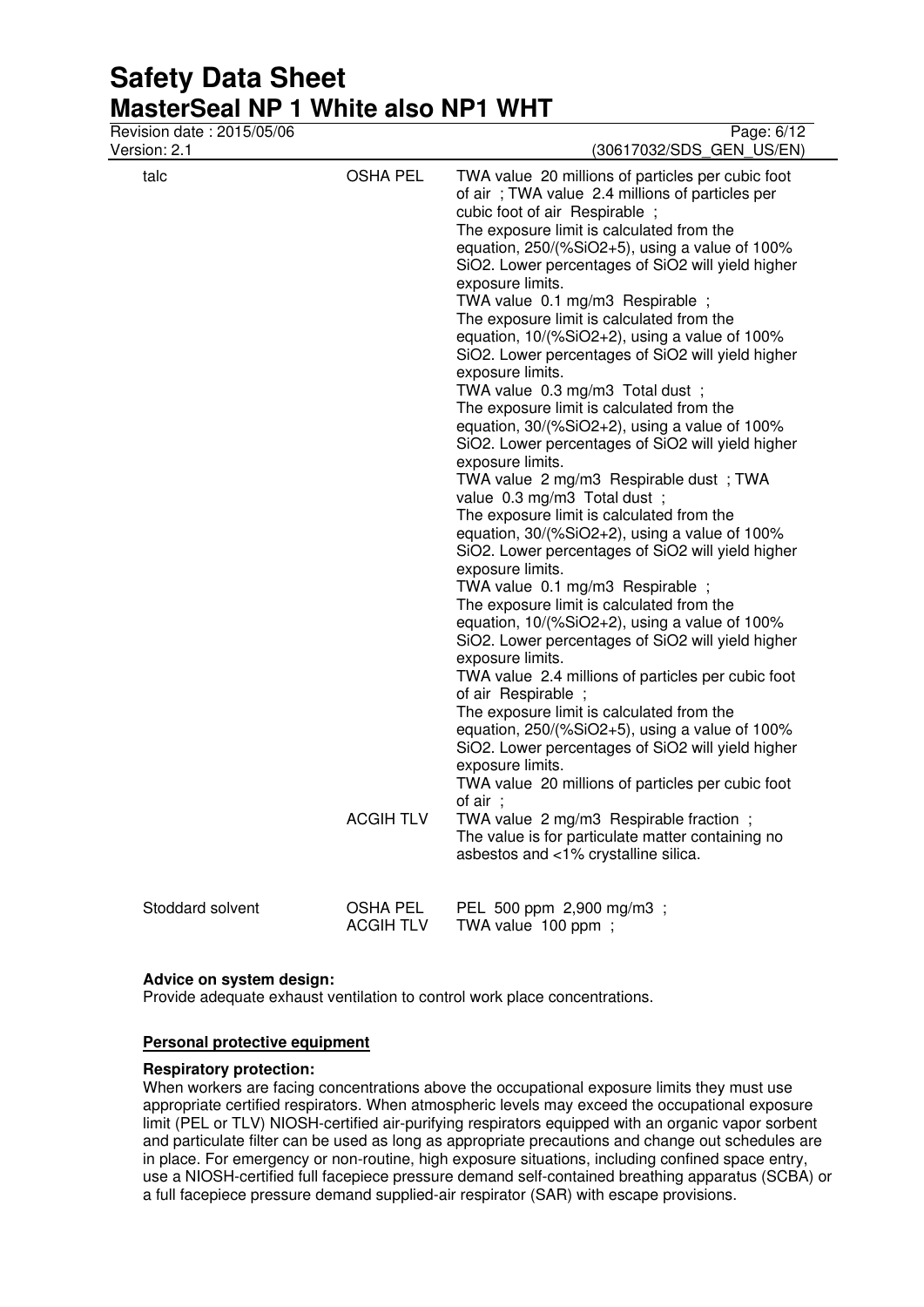## **Hand protection:**

Chemical resistant protective gloves should be worn to prevent all skin contact., Suitable materials may include, chloroprene rubber (Neoprene), nitrile rubber (Buna N), chlorinated polyethylene, polyvinylchloride (Pylox), butyl rubber, depending upon conditions of use.

## **Eye protection:**

Tightly fitting safety goggles (chemical goggles). Wear face shield if splashing hazard exists.

### **Body protection:**

Cover as much of the exposed skin as possible to prevent all skin contact., Suitable materials may include, saran-coated material, depending upon conditions of use.

#### **General safety and hygiene measures:**

Avoid contact with the skin, eyes and clothing. No special measures necessary if stored and handled correctly. Handle in accordance with good building materials hygiene and safety practice. Wearing of closed work clothing is recommended. Wear protective clothing as necessary to prevent contact. Eye wash fountains and safety showers must be easily accessible. Observe the appropriate PEL or TLV value. Wash soiled clothing immediately. Contaminated equipment or clothing should be cleaned after each use or disposed of.

## **9. Physical and Chemical Properties**

| Form:                       | paste                                     |                                                          |
|-----------------------------|-------------------------------------------|----------------------------------------------------------|
| Odour:                      | mild                                      |                                                          |
| Odour threshold:            |                                           | No applicable information available.                     |
| Colour:                     | white                                     |                                                          |
| pH value:                   |                                           | No applicable information available.                     |
| Melting point:              |                                           | No applicable information available.                     |
| Boiling point:              |                                           | No applicable information available.                     |
| Sublimation point:          |                                           | No applicable information available.                     |
| Flash point:                |                                           | Non-flammable.                                           |
| Flammability:               | not flammable                             | (UN Test N.1 (ready combustible solids))                 |
| Lower explosion limit:      |                                           | No applicable information available.                     |
| Upper explosion limit:      |                                           | No applicable information available.                     |
| Autoignition:               |                                           | No applicable information available.                     |
| Vapour pressure:            |                                           | No applicable information available.                     |
| Density:                    | 10.1 lb/USg                               | (25 °C)                                                  |
| Relative density:           |                                           | No applicable information available.                     |
| Vapour density:             |                                           | No applicable information available.                     |
| Partitioning coefficient n- |                                           | No applicable information available.                     |
| octanol/water (log Pow):    |                                           |                                                          |
| Self-ignition               |                                           | not self-igniting                                        |
| temperature:                |                                           |                                                          |
| Thermal decomposition:      | No decomposition if stored and handled as |                                                          |
|                             | prescribed/indicated.                     |                                                          |
| Viscosity, dynamic:         |                                           | No applicable information available.                     |
| Viscosity, kinematic:       |                                           | No applicable information available.                     |
| Solubility in water:        |                                           | (15 °C) insoluble                                        |
| Miscibility with water:     |                                           | (15 °C) not (e.g. <10%)                                  |
| Solubility (quantitative):  |                                           | No applicable information available.                     |
| Solubility (qualitative):   | No applicable information available.      |                                                          |
| Evaporation rate:           |                                           | No applicable information available.                     |
| Other Information:          |                                           | If necessary, information on other physical and chemical |
|                             | parameters is indicated in this section.  |                                                          |
|                             |                                           |                                                          |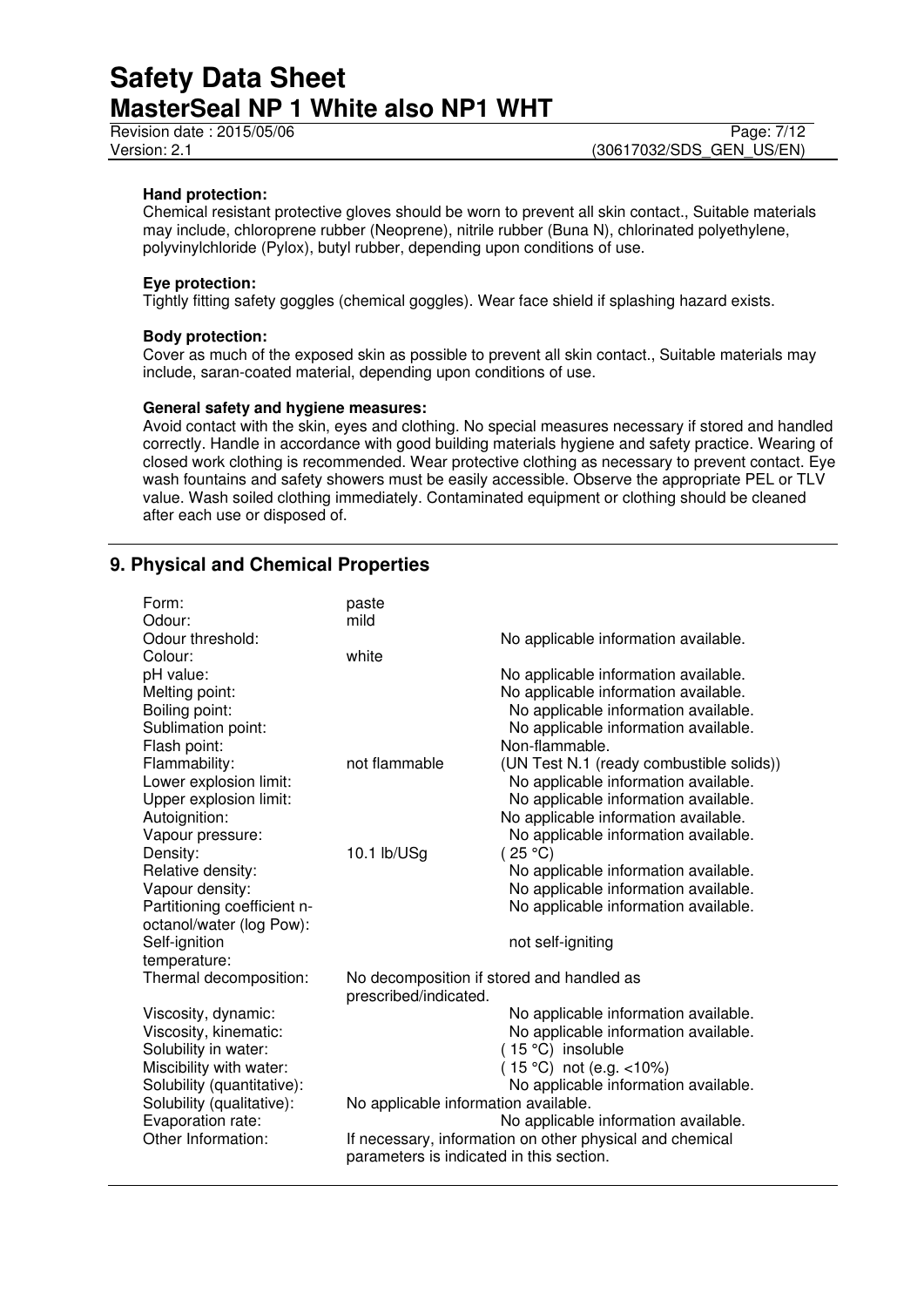Revision date : 2015/05/06 Page: 8/12

## **10. Stability and Reactivity**

## **Reactivity**

No hazardous reactions if stored and handled as prescribed/indicated.

Oxidizing properties: Not an oxidizer.

## **Chemical stability**

The product is stable if stored and handled as prescribed/indicated.

## **Possibility of hazardous reactions**

The product is stable if stored and handled as prescribed/indicated.

## **Conditions to avoid**

See MSDS section 7 - Handling and storage.

### **Incompatible materials**

strong acids, strong bases, strong oxidizing agents, strong reducing agents

## **Hazardous decomposition products**

Decomposition products: No hazardous decomposition products if stored and handled as prescribed/indicated.

Thermal decomposition: No decomposition if stored and handled as prescribed/indicated.

## **11. Toxicological information**

## **Primary routes of exposure**

Routes of entry for solids and liquids are ingestion and inhalation, but may include eye or skin contact. Routes of entry for gases include inhalation and eye contact. Skin contact may be a route of entry for liquefied gases.

## **Acute Toxicity/Effects**

Acute toxicity Assessment of acute toxicity: Harmful by inhalation.

Inhalation Type of value: ATE Value: 14.8 mg/l Determined for vapor

Assessment other acute effects No applicable information available.

#### Irritation / corrosion

Assessment of irritating effects: Eye contact causes irritation. Skin contact causes irritation. The product has not been tested. The statement has been derived from the properties of the individual components.

Sensitization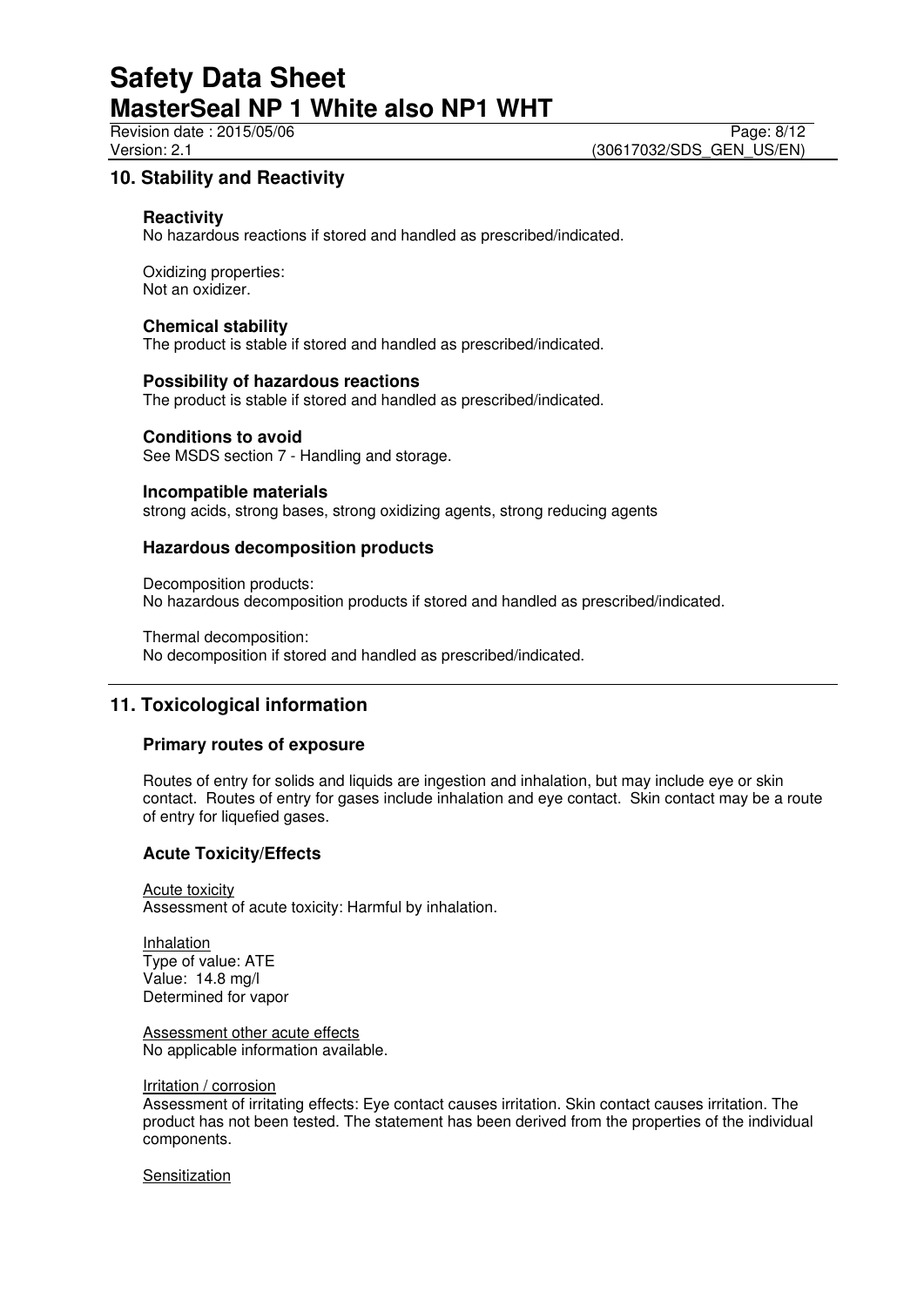Revision date : 2015/05/06 Page: 9/12<br>Version: 2.1 (30617032/SDS GEN US/EN)

(30617032/SDS\_GEN\_US/EN)

Assessment of sensitization: Sensitization after skin contact possible. The substance may cause sensitization of the respiratory tract.

## **Chronic Toxicity/Effects**

## Repeated dose toxicity

Assessment of repeated dose toxicity: Prolonged exposure may cause chronic effects.

### Genetic toxicity

Assessment of mutagenicity: The substance was mutagenic in various bacterial test systems; however, a mutagenic effect could not be confirmed in mammalian cell culture.

### **Carcinogenicity**

Assessment of carcinogenicity: Contains a compound classified as IARC Group 2B (possibly carcinogenic to humans).

### *Information on: Titanium dioxide*

*Assessment of carcinogenicity: IARC (International Agency for Research on Cancer) has classified this substance as group 2B (The agent is possibly carcinogenic to humans). In long-term studies in rats in which the substance was given by inhalation, a carcinogenic effect was observed. Tumors were only observed in rats after chronic inhalative exposure to high concentrations which caused sustained lung inflammation. In long-term studies in rats and mice in which the substance was given by feed, a carcinogenic effect was not observed. Dermal exposure is not expected to be carcinogenic.* 

### *Information on: toluene-2,6-diisocyanate*

*Assessment of carcinogenicity: IARC (International Agency for Research on Cancer) has classified this substance as group 2B (The agent is possibly carcinogenic to humans).*  ----------------------------------

### Reproductive toxicity

Assessment of reproduction toxicity: The results of animal studies gave no indication of a fertility impairing effect.

### **Teratogenicity**

Assessment of teratogenicity: No indications of a developmental toxic / teratogenic effect were seen in animal studies.

### **Other Information**

Based on our experience and the information available, no adverse health effects are expected if handled as recommended with suitable precautions for designated uses. The product has not been tested. The statements on toxicology have been derived from the properties of the individual components.

## **Symptoms of Exposure**

The most important known symptoms and effects are described in the labelling (see section 2) and/or in section 11.

### Medical conditions aggravated by overexposure

The isocyanate component is a respiratory sensitizer. It may cause allergic reaction leading to asthma-like spasms of the bronchial tubes and difficulty in breathing. Medical supervision of all employees who handle or come into contact with isocyanates is recommended. Contact may aggravate pulmonary disorders. Persons with history of respiratory disease or hypersensitivity should not be exposed to this product. Preemployment and periodic medical examinations with respiratory function tests (FEV, FVC as a minimum) are suggested. Persons with asthmatic conditions, chronic bronchitis, other chronic respiratory diseases, recurrent eczema or pulmonary sensitization should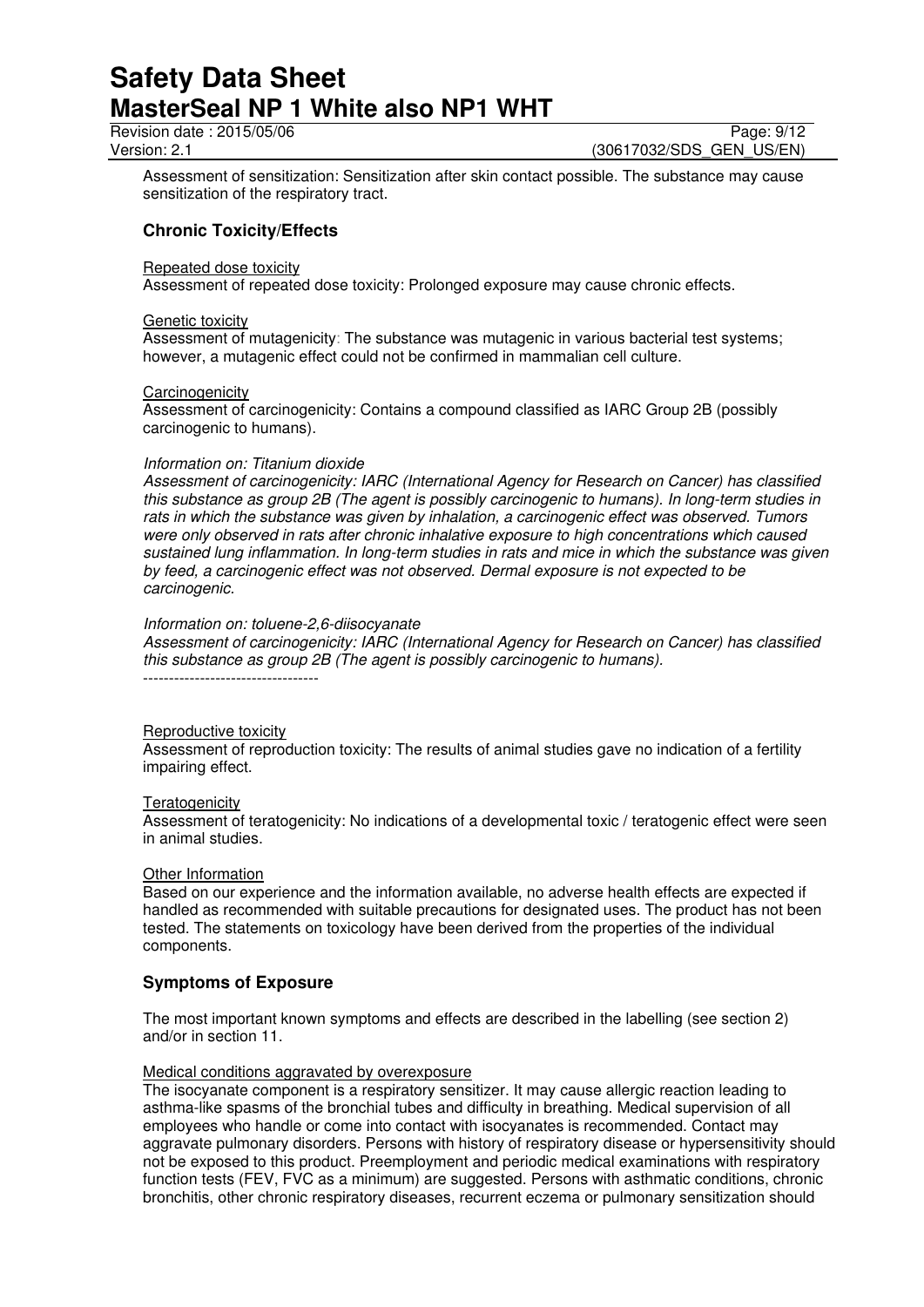Revision date : 2015/05/06 Page: 10/12<br>Version: 2.1 (30617032/SDS GEN US/EN)

(30617032/SDS\_GEN\_US/EN)

be excluded from working with isocyanates. Once a person is diagnosed as having pulmonary sensitization (allergic asthma) to isocyanates, further exposure is not recommended.

## **12. Ecological Information**

## **Toxicity**

Aquatic toxicity Assessment of aquatic toxicity: Based on available Data, the classification criteria are not met.

## **Persistence and degradability**

Assessment biodegradation and elimination (H2O) Poorly biodegradable. The product is unstable in water. The elimination data also refer to products of hydrolysis.

Assessment biodegradation and elimination (H2O)

*Information on: TDI* 

*Poorly biodegradable. The product is unstable in water. The elimination data also refer to products of hydrolysis.*  ----------------------------------

## **Mobility in soil**

Assessment transport between environmental compartments Adsorption to solid soil phase is not expected.

## **Additional information**

Other ecotoxicological advice:

Do not discharge product into the environment without control. The product has not been tested. The statements on ecotoxicology have been derived from the properties of the individual components.

## **13. Disposal considerations**

### **Waste disposal of substance:**

Dispose of in accordance with local authority regulations. Do not discharge into drains/surface waters/groundwater.

## **14. Transport Information**

**Land transport**  USDOT

Not classified as a dangerous good under transport regulations

**Sea transport**  IMDG

Not classified as a dangerous good under transport regulations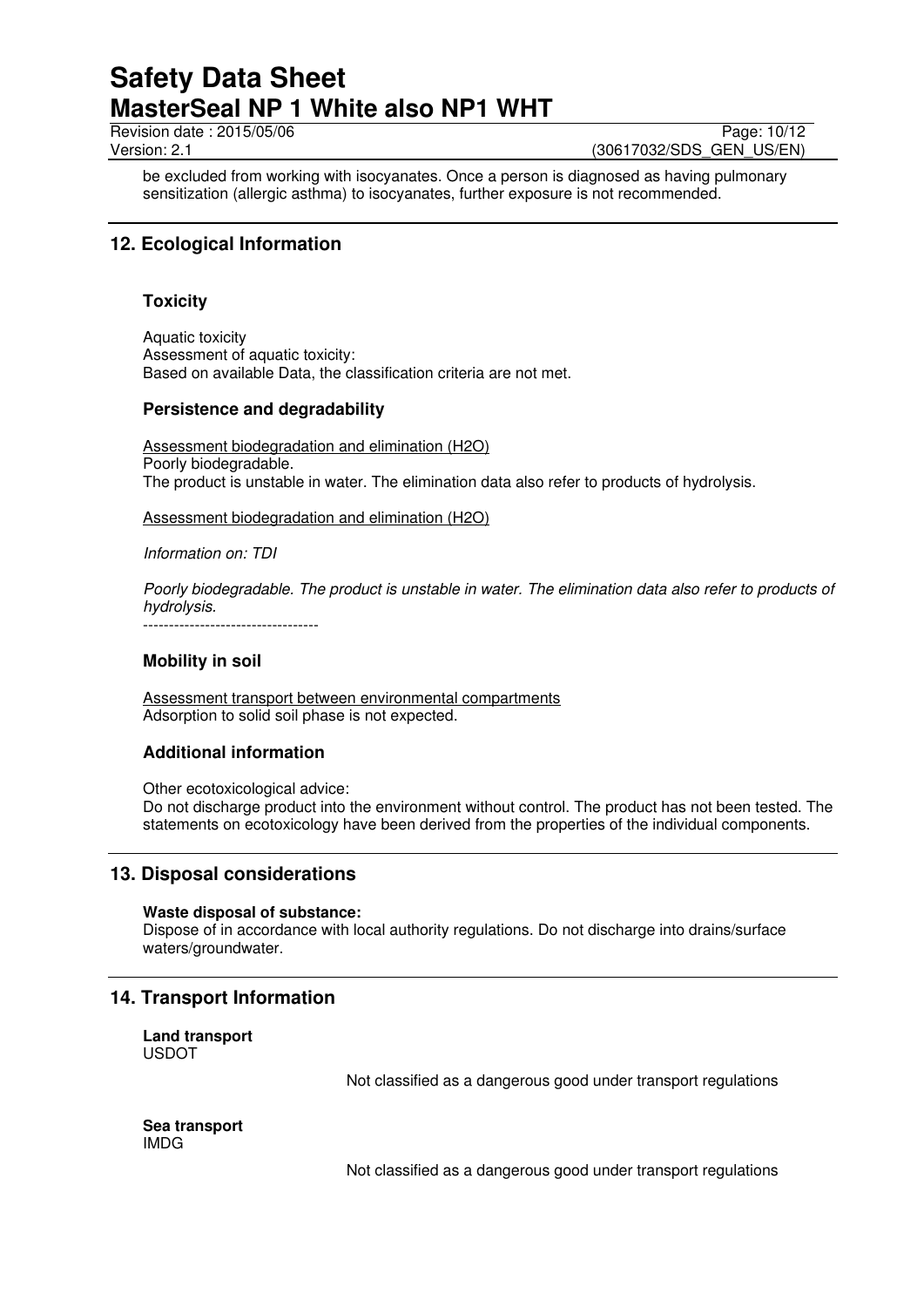Revision date : 2015/05/06 Page: 11/12<br>Version: 2.1 (30617032/SDS GEN US/EN) (30617032/SDS\_GEN\_US/EN)

**Air transport**  IATA/ICAO

Not classified as a dangerous good under transport regulations

## **15. Regulatory Information**

## **Federal Regulations**

**Registration status:**  TSCA, US released / listed

**EPCRA 311/312 (Hazard categories):** Acute; Chronic

| <b>CERCLA RQ</b> | <b>CAS Number</b>                | <b>Chemical name</b>                                                  |
|------------------|----------------------------------|-----------------------------------------------------------------------|
| 5000 LBS         | 7664-38-2                        | phosphoric acid                                                       |
| 1000 LBS         | 108-88-3                         | Toluene                                                               |
| 100 LBS          | 108-90-7: 584-84-<br>$9:91-08-7$ | chlorobenzene; toluene-2,4-diisocyanate; toluene-2,6-<br>diisocyanate |

## **State regulations**

### **CA Prop. 65:**

WARNING: THIS PRODUCT CONTAINS A CHEMICAL(S) KNOWN TO THE STATE OF CALIFORNIA TO CAUSE CANCER AND BIRTH DEFECTS OR OTHER REPRODUCTIVE HARM.

### **NFPA Hazard codes:**

Health : 2 Fire: 1 Reactivity: 1 Special:

# **HMIS III rating**

Flammability: 1 Physical hazard:1

## **16. Other Information**

### **SDS Prepared by:**

BASF NA Product Regulations SDS Prepared on: 2015/05/06

We support worldwide Responsible Care® initiatives. We value the health and safety of our employees, customers, suppliers and neighbors, and the protection of the environment. Our commitment to Responsible Care is integral to conducting our business and operating our facilities in a safe and environmentally responsible fashion, supporting our customers and suppliers in ensuring the safe and environmentally sound handling of our products, and minimizing the impact of our operations on society and the environment during production, storage, transport, use and disposal of our products.

IMPORTANT: WHILE THE DESCRIPTIONS, DESIGNS, DATA AND INFORMATION CONTAINED HEREIN ARE PRESENTED IN GOOD FAITH AND BELIEVED TO BE ACCURATE , IT IS PROVIDED FOR YOUR GUIDANCE ONLY. BECAUSE MANY FACTORS MAY AFFECT PROCESSING OR APPLICATION/USE, WE RECOMMEND THAT YOU MAKE TESTS TO DETERMINE THE SUITABILITY OF A PRODUCT FOR YOUR PARTICULAR PURPOSE PRIOR